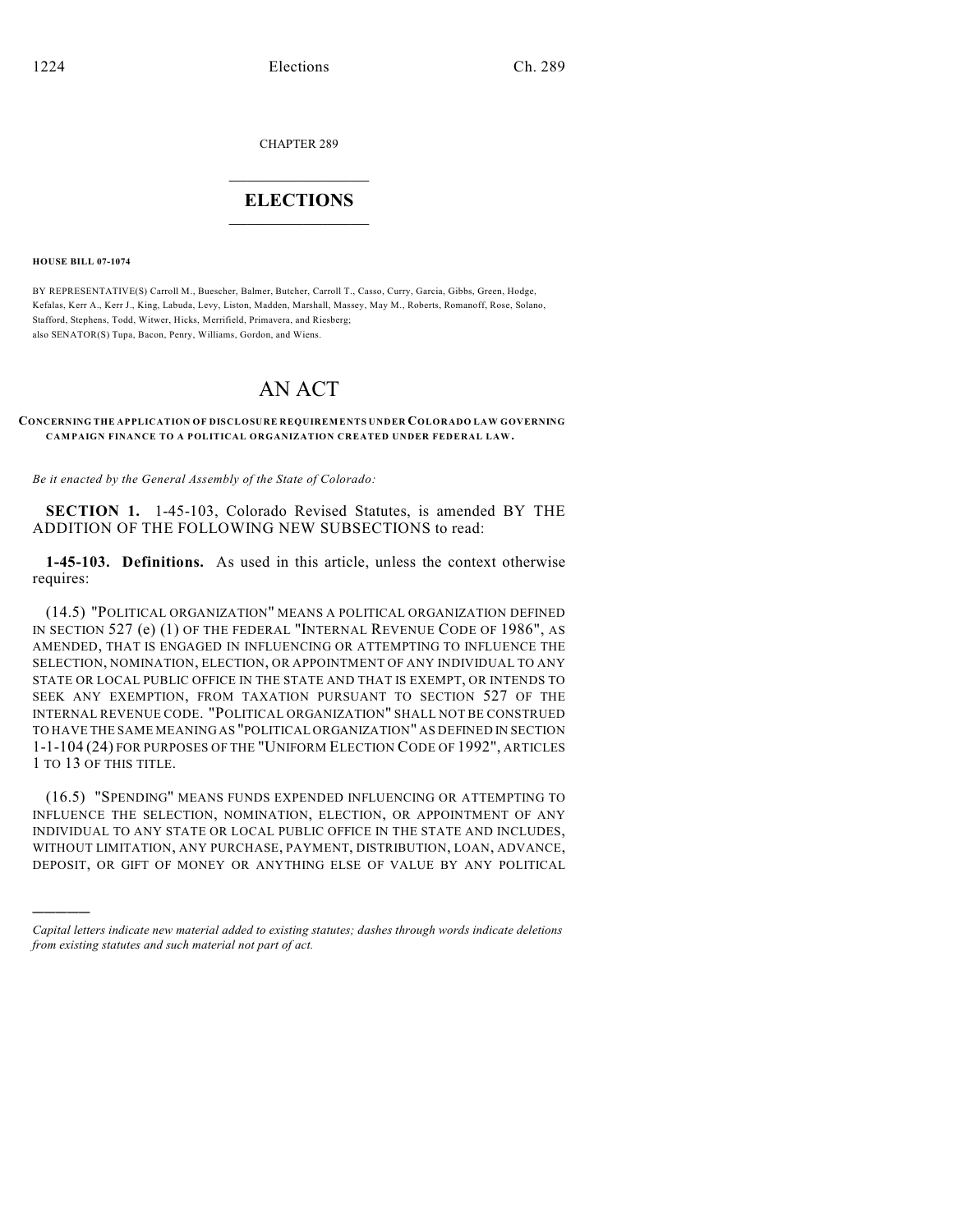ORGANIZATION, A CONTRACT, PROMISE, OR AGREEMENT TO EXPEND FUNDS MADE OR ENTERED INTO BY ANY POLITICAL ORGANIZATION, OR ANY ELECTIONEERING COMMUNICATION BY ANY POLITICAL ORGANIZATION.

**SECTION 2.** 1-45-103 (6), Colorado Revised Statutes, is amended BY THE ADDITION OF A NEW PARAGRAPH to read:

**1-45-103. Definitions.** As used in this article, unless the context otherwise requires:

(6) (c) "CONTRIBUTION" ALSO INCLUDES:

(I) ANY PAYMENT, LOAN, PLEDGE, GIFT, ADVANCE OF MONEY, OR GUARANTEE OF A LOAN MADE TO ANY POLITICAL ORGANIZATION;

(II) ANY PAYMENT MADE TO A THIRD PARTY ON BEHALF OF AND WITH THE KNOWLEDGE OF THE POLITICAL ORGANIZATION; OR

(III) THE FAIR MARKET VALUE OF ANY GIFT OR LOAN OF PROPERTY MADE TO ANY POLITICAL ORGANIZATION.

**SECTION 3.** Article 45 of title 1, Colorado Revised Statutes, is amended BY THE ADDITION OF A NEW SECTION to read:

**1-45-108.5. Political organizations - disclosure.** (1) ANY POLITICAL ORGANIZATION SHALL REPORT TO THE APPROPRIATE OFFICER IN ACCORDANCE WITH THE REQUIREMENTS OF SECTIONS 1-45-108 AND 1-45-109:

(a) ANY CONTRIBUTIONS IT RECEIVES, INCLUDING THE NAME AND ADDRESS OF EACH PERSON WHO HAS CONTRIBUTED TWENTY DOLLARS OR MORE TO THE POLITICAL ORGANIZATION IN THE REPORTING PERIOD, AND THE OCCUPATION AND EMPLOYER OF EACH NATURAL PERSON WHO HAS MADE A CONTRIBUTION OF ONE HUNDRED DOLLARS OR MORE TO THE POLITICAL ORGANIZATION; AND

(b) ANY SPENDING BY THE POLITICAL ORGANIZATION THAT EXCEEDS TWENTY DOLLARS IN ANY ONE REPORTING PERIOD.

(2) NO POLITICAL ORGANIZATION SHALL ACCEPT A CONTRIBUTION, OR UNDERTAKE SPENDING, IN CURRENCY OR COIN EXCEEDING ONE HUNDRED DOLLARS.

(3) NOTHING IN THIS SECTION SHALL BE CONSTRUED TO:

(a) REQUIRE ANY POLITICAL ORGANIZATION TO MAKE ANY ADDITIONAL DISCLOSURE PURSUANT TO THIS SECTION TO THE EXTENT THE POLITICAL ORGANIZATION IS ALREADY PROVIDING DISCLOSURE AS A COMMITTEE OR POLITICAL PARTY IN A MANNER THAT SATISFIES THE REQUIREMENTS OF SECTIONS 1-45-108 AND 1-45-109; OR

(b) AUTHORIZE THE SECRETARY OF STATE TO REQUIRE DISCLOSURE OF THE NAME OF ANY NATURAL PERSON THAT IS A MEMBER OF AN ENTITY UNLESS THE NATURAL PERSON HAS MADE A CONTRIBUTION TO A POLITICAL ORGANIZATION IN THE AMOUNT